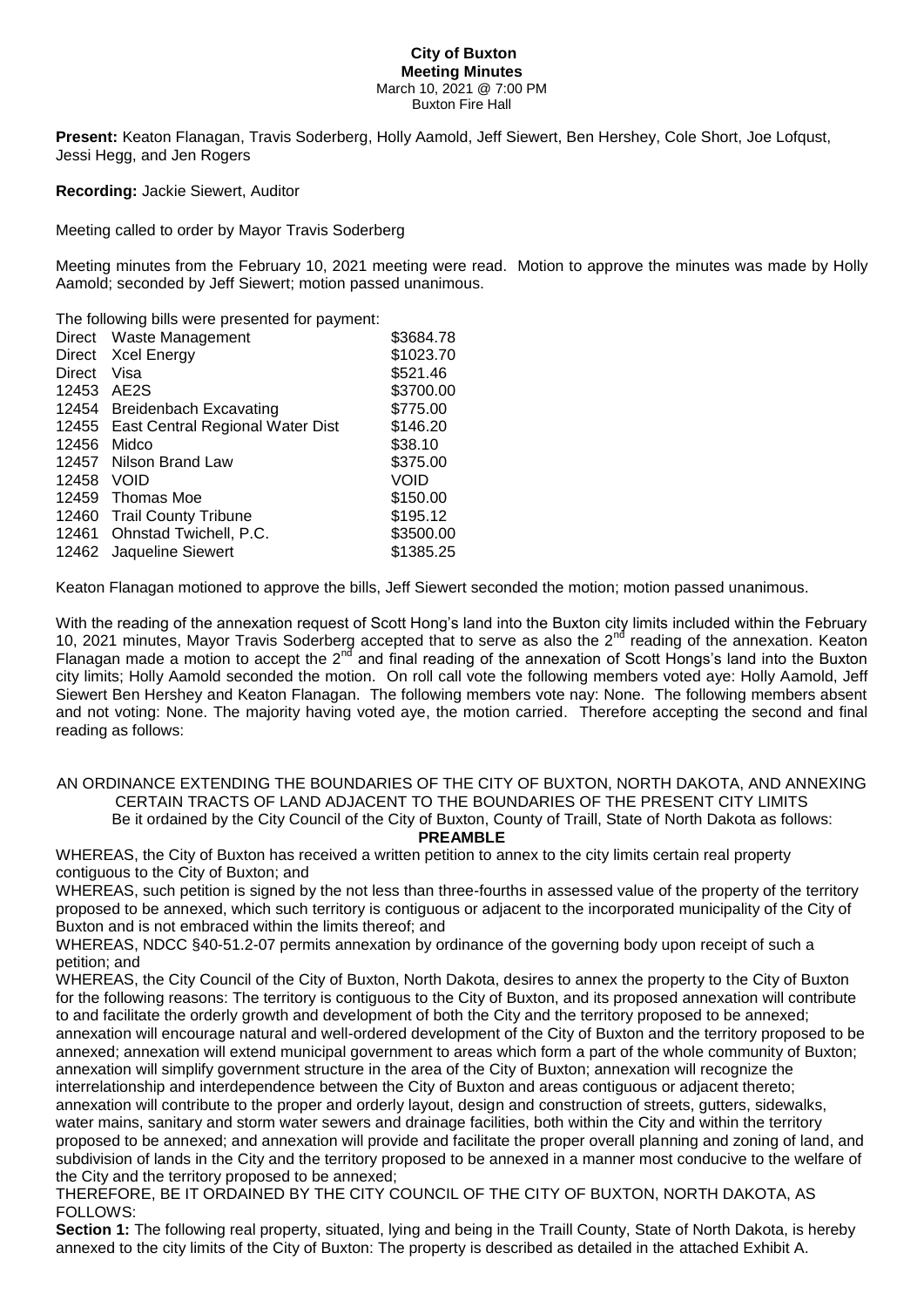**Section 2:** A notice of the presentation of the petition and the City Council's consideration of this ordinance shall be given by one publication in the official newspaper of the City.

**Section 3:** A notice of the time and place of the presentation of the petition and the City Council's consideration of this ordinance shall be mailed, by certified mail, to the owner of each parcel of real property within the area described herein at the person's last-known mailing address. The notice is not required to be sent to any owner of real property who signed the petition requesting annexation. The City has also mailed, by certified mail, the notice described herein to the governing body of Traill County, North Dakota and Buxton Township, Traill County, North Dakota as the county and township are directly affected by the land area petitioned to be annexed.

**Section 4:** The map attached to this ordinance as Exhibit A is an accurate map of the territory annexed, and such map is hereby adopted as the official map of the territory annexed, and the Mayor of the City of Buxton is hereby authorized and directed to certify that the map is an accurate map of the territory annexed under the provisions of this ordinance together with a certified copy of the official map attached.

**Section 5:** Repeal of Ordinances in Conflict. All Ordinances and parts of Ordinances in conflict herewith are hereby repealed.

**Section 6:** Severability. In the event any section of this Ordinance is held invalid by court of competent jurisdiction, the invalidity shall extend only to the section affected, and other sections of this Chapter shall continue in full force and effect.

**Section 7:** Effective Date: This Ordinance shall be in full force and effect from and after final passage.

First Reading: 2/10/2021 Second Reading: 3/10/2021 Publication and recording as required by law.

EXHIBIT A Legal Description:

## **Block Two (2) of the Southwest Quarter (SW ¼) of Section Twenty-five (25), Township One Hundred Fortyeight (148) Range Fifty-one (51)**

## **Tax Parcel Id 3000104349000**

EXHIBIT B Map of Annexed Area

Jessi Hegg, Buxton Daycare's board president, updated the council that although the Buxton Daycare is still in financial trouble they have received some private donations since the publishing of the article in the Hillsboro Banner and also with the revisions of the PPP program they now qualify to apply for a loan through that which helps. Jessi Hegg also stated that the Traill County Economic Development has reached out to the Buxton Daycare board to offer their assistance in applying for grants and loans. The bathroom remodel has unfortunately turned into a much larger than anticipated project than planned to be ADA compliant. An architect will be coming to draw up a plan. They are trying to cut costs wherever they can without cutting the quality of the daycare. Mayor Travis Soderberg stated that the city recognizes the importance of the daycare and how vital it is to the community and to the city. Mayor Soderberg and the council want to help out however they can but the city itself is limited on what they can do financially. It was discussed on the probability of reducing the special assessment that has recently been placed on the properties in Buxton. It will also be addressed when the assessment committee meets for the next upcoming street improvement assessment. Ben Hershey made a motion to reduce the Buxton Daycare's current annual assessment by half; Jeff Siewert seconded the motion; motion passed unanimous.

Joe Lofquist requested the city's approval to put up another garage at his residence at 622 Greely. His current garage is 40' x 25'. He plans on a basic two stall garage comparable or smaller with alley access. There were no objections by the council. Once a building size is decided Joe Lofquist will get a building permit.

A certified letter was sent to the property owner of a previously discussed unkempt property requesting his attendance at the March 10<sup>th</sup> council meeting. The owner was not present. Mayor Travis Soderberg will reach out to the property owner. A timeline will be given for clean-up before the city takes further legal action.

A motion was made at February 10, 2021 council meeting by Holly Aamold to stop the city mask resolution that was placed in November 2020; Keaton Flanagan seconded the motion. A resolution has since been drafted in reference of the February 10, 2021 motion. Holly Aamold made a motion to accept the resolution to terminate the required use of face-coverings and terminating the temporary minimum health standards for certain businesses; Ben Hershey seconded the motion; motion passed unanimous. Jackie Siewert read the following newly enacted resolution:

# **A RESOLUTION OF CITY COUNCIL OF THE CITY OF BUXTON, NORTH DAKOTA**

Terminating the Required Use of Face-Coverings and Terminating the Temporary Minimum Health Standards for Certain Businesses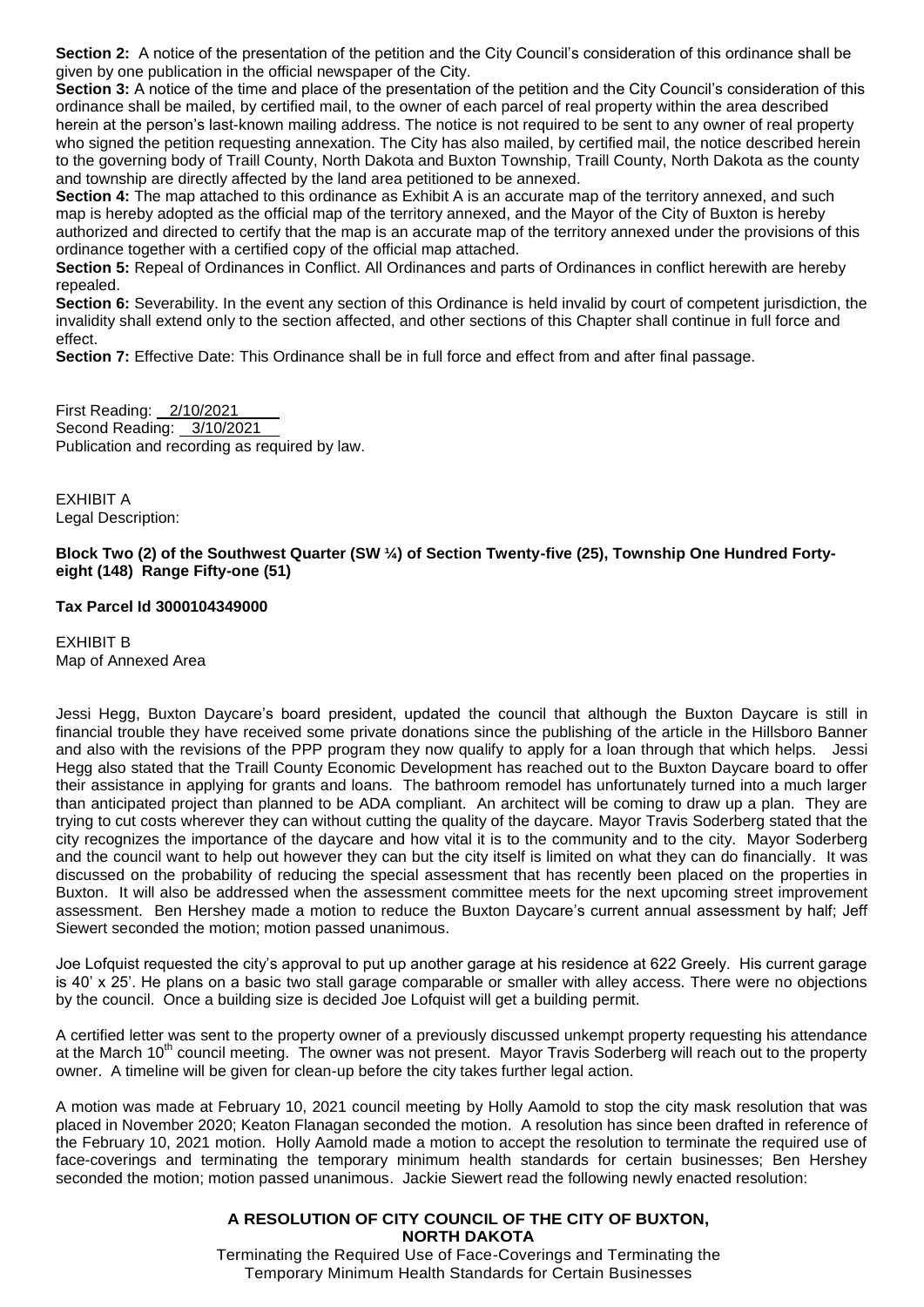WHEREAS, on November 12, 2020 the City Council adopting a resolution requiring the use of Face-Coverings and other health standards for certain businesses in order to combat the Covid-19 pandemic;

WHEREAS, the Governor of North Dakota has lifted the statewide mask mandate because North Dakota State Department of Health has determined that the state has entered the "Green Level" or low risk level that the City has determine that it should end the requirements in its resolution adopted on March 13, 2020

BE IT RESOLVED, That the City of Buxton shall end its requirement that citizen's wear face coverings and that provisions requiring businesses comply with certain social distancing or sanitation requirements be terminated;

BE IT FURTHER RESOLVED, Citizens are still encouraged to be vigilant and take necessary precautions to limit the spread of covid-19 and that bars and restaurants and other businesses implement measures to encourage social distancing by avoiding congregation areas around entrances, hallways, restrooms and any other areas where patrons could congregate in close proximity;

BE IT FURTHER RESOLVED, that nothing herein waives or alters any other provision of the city's current ordinances or any resolution, policy or procedure of the City, or order by the Mayor, and if there is any conflict exists with the terms of this Resolution, the terms and provisions of the city's ordinances, or other resolution, policy or procedure of the City, or order of the Mayor shall prevail;

THEREFORE, BE IT FINALLY RESOLVED, this resolution shall take effect immediately, and shall remain in effect until further order of the City Council for the City of Buxton.

Ben Hershey asked about re-addressing a proposal that was submitted June 15, 2020 for upgrading the city's fire whistle/warning system. He said that there are many grants available and also the possibility of some local donations although to move forward he needs to know how much the city would be able to or willing to pay. The council agreed that they would be willing to cost share 50/50 with the fire department less any donations and /or grants received.

Mayor Travis Soderberg received two bids for a new city mower. TrueNorth submitted a bid for \$5250.00 and \$7150.00 to include rear when assist. Valley Plains Equiment submitted a bid for \$7500.00 and \$8950.00 to include rear wheel assist. Mayor Soderberg stated that he feels that the rear wheel assist would carry the mower much better especially since there is more area to mow at the lagoon now. The Buxton City Park Board will pay half of the cost. Jeremy Billings stated that Ben Hershey can speak on behalf of the park board. Keaton Flanagan made a motion to accept the bid of \$7150 for a rear wheel assist John Deere mower from TrueNorth; Holly Aamold seconded the motion; motion passed unanimous.

Keaton Flanagan will get a camera for the new tree pile area at the lagoon. Travis Soderberg will look into the signage needed including the specifications required by the ND Department of Health. Jackie Siewert said she would reach out to a local party that may have railroad ties available to make a bunker for grass clippings.

The City of Buxton received a postcard from Team Lab out of Detroit Lakes, MN for lagoon chemical for weed and vegetation control. Mayor Travis Soderberg will contact the company to see if this chemical would be useable at the city's lagoon. Mayor Soderberg said if any chemical is purchased he would willing to donate his time and the use of his mower to spray the lagoon.

Jackie Siewert was contacted by Janet Meyer in regards to available dates for the tax equalization meeting. April 14, 2021 is available and would fall on the same day for the April city council meeting. The tax equalization meeting would be held at 7pm with the regular council meeting to follow. Keaton Flanagan made a motion to schedule the tax equalization meeting for April 14, 2021 at 7:00pm with the city council meeting to follow; Holly Aamold seconded the motion; motion passed unanimous.

Ben Hershey was recently motioned in to fill the vacant council seat that was left after Travis Soderberg was appointed mayor. A resolution was drafted confirming Ben Hershey's seat on the council for the City of Buxton. Jeff Siewert made a motion to accept the resolution appointing Ben Hershey as a new city council member; Keaton Flanagan seconded the motion. . On roll call vote the following members voted aye: Holly Aamold, Jeff Siewert Ben Hershey and Keaton Flanagan. The following members vote nay: None. The following members absent and not voting: None. The majority having voted aye, the motion carried. The resolution is as follows:

### **CITY OF BUXTON A RESOLUTION APPOINTING A NEW COUNCIL MEMBER March 10, 2021**

WHEREAS, on January 13, 2021, that the Travis Soderberg was appointed as Mayor of the City of Buxton, leaving a vacancy on the city council;